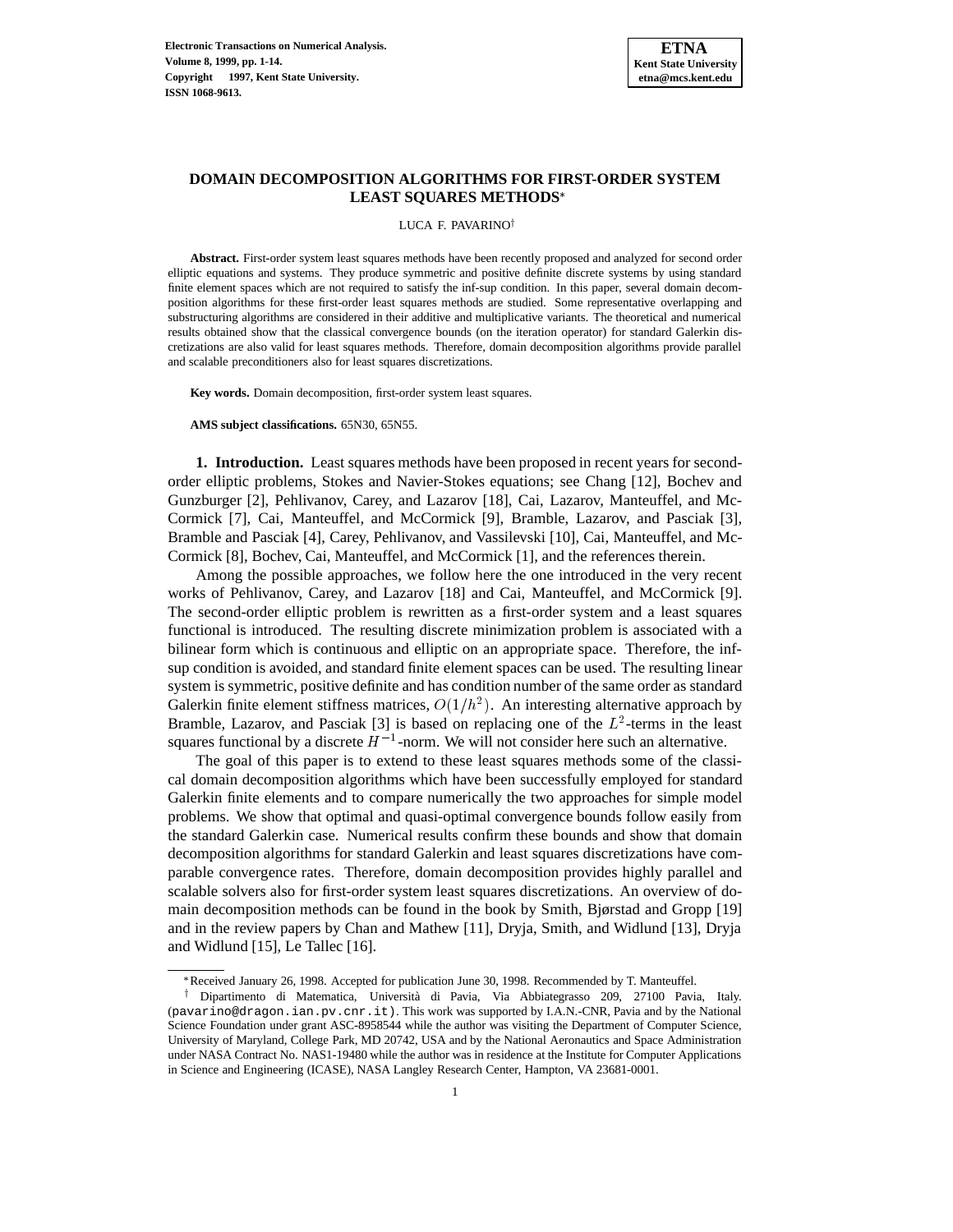This paper is organized as follows. In the next section, we briefly review the first-order system least squares methodology and the main results from [9]. In Section 3, we introduce and analyze our domain decomposition algorithms: overlapping additive Schwarz methods (with coupled and uncoupled subspaces; see 3.1), overlapping multiplicative Schwarz methods (3.2), and an iterative substructuring method (3.3). In Section 4, we present numerical results in the plane that confirm the theoretical bounds obtained, and we make a comparison with results for standard Galerkin discretizations.

**2. First-Order System Least Squares.** We consider the following second-order elliptic problem on a bounded domain  $\Omega \subset R^2$  or  $R^3$ 

(2.1) 
$$
\begin{cases}\n-\nabla \cdot (A\nabla p) + Xp &= f \text{ in } \Omega, \\
p &= 0 \text{ on } \Gamma_D, \\
n \cdot A\nabla p &= 0 \text{ on } \Gamma_N.\n\end{cases}
$$

Here A is a symmetric and uniformly positive definite matrix with entries in  $L^{\infty}(\Omega)$ , X is a first-order linear differential operator,  $\Gamma_D \cup \Gamma_N = \partial \Omega$ , and n is the outward unit vector normal to  $\Gamma_N$ .

Defining the new flux variable  $u = -A\nabla p$ , the system (2.1) can be rewritten as a firstorder system:

(2.2) 
$$
\begin{cases}\n\mathbf{u} + A \nabla p = \mathbf{0} & \text{in } \Omega, \\
\nabla \cdot \mathbf{u} + Xp = f & \text{in } \Omega, \\
p = 0 & \text{on } \Gamma_D, \\
\mathbf{n} \cdot \mathbf{u} = 0 & \text{on } \Gamma_N.\n\end{cases}
$$

This system can be extended to the equivalent system

(2.3)  

$$
\begin{cases}\n\mathbf{u} + A\nabla p = 0 & \text{in } \Omega, \\
\nabla \cdot \mathbf{u} + Xp = f & \text{in } \Omega, \\
\nabla \times A^{-1} \mathbf{u} = 0 & \text{in } \Omega, \\
p = 0 & \text{on } \Gamma_D, \\
\mathbf{n} \cdot \mathbf{u} = 0 & \text{on } \Gamma_N, \\
\gamma_{\tau}(A^{-1} \mathbf{u}) = 0 & \text{on } \Gamma_D,\n\end{cases}
$$

where  $\nabla \times = \text{curl}$  (in two dimensions  $\nabla \times \mathbf{u} = 0$  means  $\frac{\partial u_2}{\partial x} - \frac{\partial u_1}{\partial y} = 0$ ) and  $\gamma_\tau \mathbf{u} = \mathbf{u} \times \mathbf{n}$ (in two dimensions  $\gamma_{\tau} \mathbf{u} = \mathbf{u} \cdot \tau$ ).

The following least squares functionals,  $G_0$  for the system (2.2) and G for the augmented system (2.3), were studied in [7] ([18] for the case  $X = 0$ ) and [9] respectively:

(2.4) 
$$
G_0(\mathbf{v}, q; f) = ||\mathbf{v} + A\nabla q||_{L^2(\Omega)}^2 + ||\nabla \cdot \mathbf{v} + Xq - f||_{L^2(\Omega)}^2,
$$

 $\forall (\mathbf{v}, q) \in \mathbf{W}_{0}(div; \Omega) \times V$ , and

$$
(2.5)\mathcal{G}(\mathbf{v},q;f) = \|\mathbf{v} + A\nabla q\|_{L^2(\Omega)}^2 + \|\nabla \cdot \mathbf{v} + Xq - f\|_{L^2(\Omega)}^2 + \|\nabla \times (A^{-1}\mathbf{v})\|_{L^2(\Omega)}^2,
$$

 $\mathbf{X} \times \mathbf{Y} = \mathbf{Y} \times \mathbf{Y} = \mathbf{Y} \times \mathbf{Y}$ 

More general functional with scaling parameters in front of each term are possible; see Bochev and Gunzburger [2] and Carey, Pehlivanov and Vassilevski [10]. Here the functional spaces are defined as

$$
\mathbf{W}_0(\text{div};\Omega) = \{ \mathbf{v} \in \mathbf{H}(\text{div};\Omega) : \mathbf{n} \cdot \mathbf{v} = 0 \text{ on } \Gamma_N \},
$$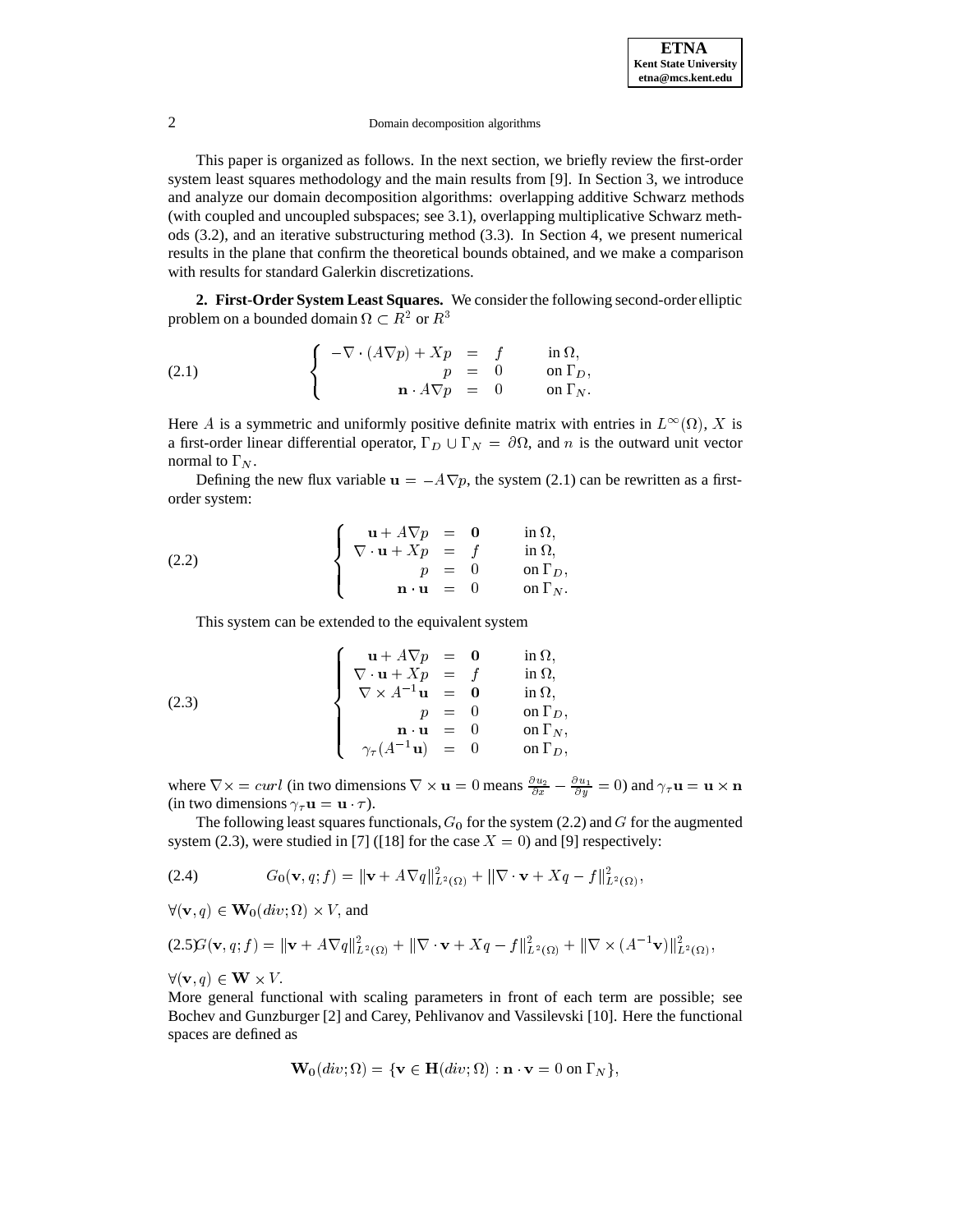$$
\mathbf{W}_0(\operatorname{curl} A; \Omega) = \{ \mathbf{v} \in \mathbf{H}(\operatorname{curl} A; \Omega) : \gamma_\tau(A^{-1} \mathbf{v}) = 0 \text{ on } \Gamma_D \},
$$
  

$$
\mathbf{W} = \mathbf{W}_0(\operatorname{div}; \Omega) \cap \mathbf{W}_0(\operatorname{curl} A; \Omega),
$$

 $V = \{q \in H^1(\Omega) : q = 0 \text{ on } \Gamma_D\}.$ 

The least squares minimization problems for (2.2) and (2.3) are respectively:

Find  $(\mathbf{u}, p) \in \mathbf{W}_0(\text{div}; \Omega) \times V$  such that

(2.6) 
$$
G_0(\mathbf{u}, p; f) = \inf_{(\mathbf{v}, q) \in \mathbf{W}_0(\text{div}; \Omega) \times V} G_0(\mathbf{v}, q; f);
$$

Find  $(\mathbf{u}, p) \in \mathbf{W} \times V$  such that

(2.7) 
$$
G(\mathbf{u},p; f) = \inf_{(\mathbf{v},q) \in \mathbf{W} \times V} G(\mathbf{v},q; f).
$$

Simple calculations show that the associated variational problems are respectively: Find  $(\mathbf{u}, p) \in \mathbf{W}_0(\text{div}; \Omega) \times V$  such that

(2.8) 
$$
a_0(\mathbf{u},p;\mathbf{v},q)=F(\mathbf{v},q)\quad\forall (\mathbf{v},q)\in\mathbf{W}_0(div;\Omega)\times V;
$$

Find  $(\mathbf{u}, p) \in \mathbf{W} \times V$  such that

(2.9) 
$$
a(\mathbf{u}, p; \mathbf{v}, q) = F(\mathbf{v}, q) \quad \forall (\mathbf{v}, q) \in \mathbf{W} \times V.
$$

Here the bilinear forms are

$$
a_0(\mathbf{u},p;\mathbf{v},q)=(\mathbf{u}+A\nabla p,\mathbf{v}+A\nabla q)_{L^2}+(\nabla\cdot\mathbf{u}+Xp,\nabla\cdot\mathbf{v}+Xq)_{L^2},
$$

$$
a(\mathbf{u},p;\mathbf{v},q)=a_0(\mathbf{u},p;\mathbf{v},q)+(\nabla\times(A^{-1}\mathbf{u}),\nabla\times(A^{-1}\mathbf{v}))_{L^2},
$$

and the right-hand side is

$$
F(\mathbf{v},q) = (f, \nabla \cdot \mathbf{v} + Xq)_{L^2}.
$$

In [7], it was proved that  $a_0(\mathbf{v}, q; \mathbf{v}, q)$  is equivalent to (continuous and elliptic with respect to) the  $\mathbf{H}(div; \Omega) \times H^1(\Omega)$ -norm on  $\mathbf{W}_0(div; \Omega) \times V$ , under the assumption (denoted by assumption A0) that a Poincaré-Friedrichs inequality holds for  $p$ : there exists a constant C depending only on  $\Omega$  and the uniform bounds on A such that

$$
||p||_{L^2(\Omega)} \le C||A^{1/2}\nabla p||_{L^2(\Omega)}.
$$

For the case  $X = 0$ , this was proved in [18].

In [9], it was proved that  $a(\mathbf{v}, q; \mathbf{v}, q)$  is equivalent to the  $[\mathbf{H}(div; \Omega) \cap \mathbf{H}(curl A; \Omega)] \times$  $H^1(\Omega)$  norm on  $W \times V$ , under the same assumption A0. Moreover, under three additional technical assumptions denoted by A1, A2, A3, it is proven in [9] that  $a(\mathbf{v}, q; \mathbf{v}, q)$  is equivalent to the  $H^1(\Omega)^{d+1}$  norm on  $W \times V$  ( $d = 2$  or 3). These technical assumptions are made in [9] in order to guarantee the  $H^2$ -regularity of the solutions of the elliptic problems considered. We reported them here for completeness and remark that convex polygons and polyhedra satisfy these assumptions (see [9] for a more detailed discussion).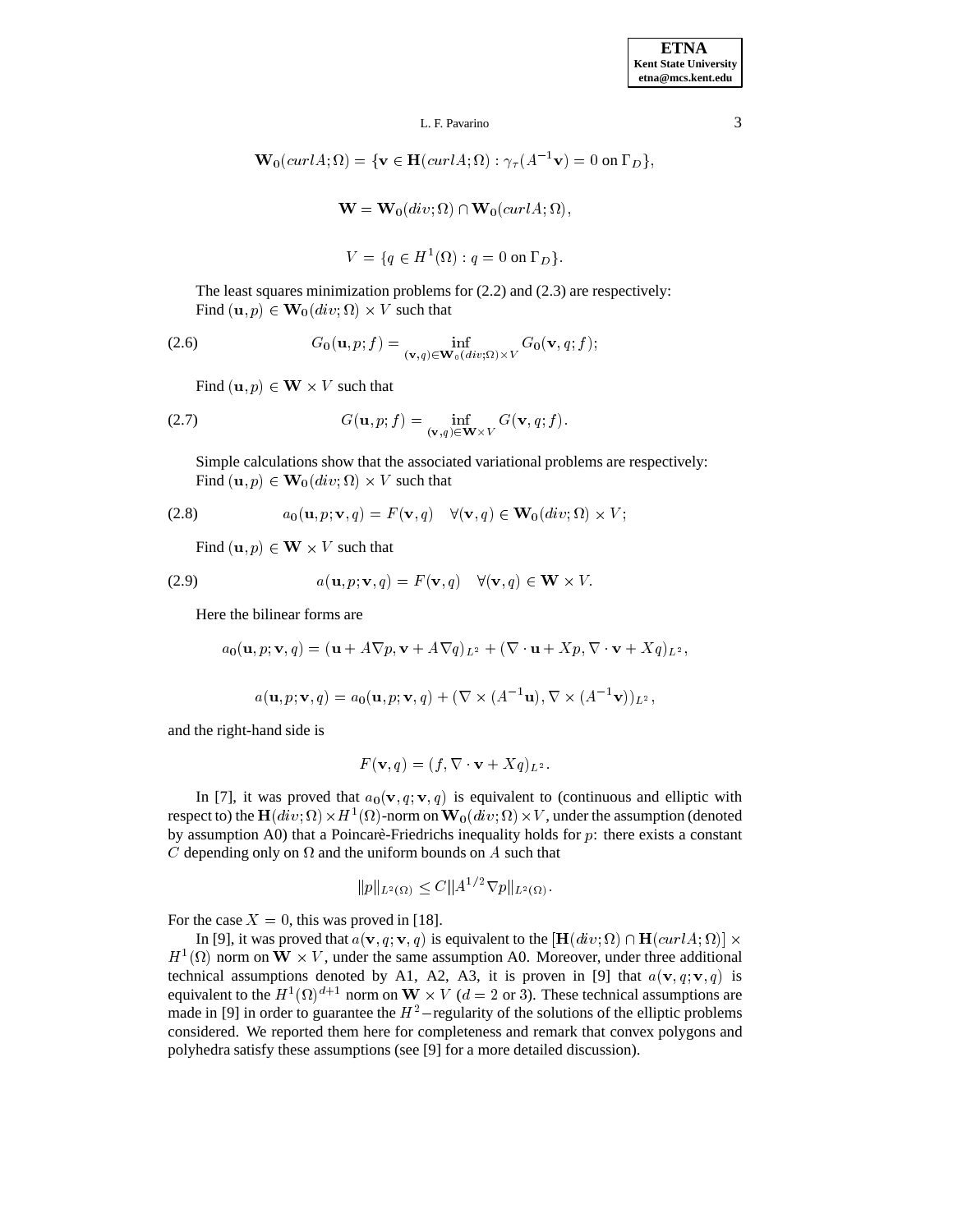ASSUMPTION A1:  $\Omega$  is a bounded, open, connected domain in  $R^d$ . Its boundary  $\Gamma$ *consists of a finite number of disjoint, simple, closed curves (surfaces)*  $\Gamma_i$ ,  $i = 0, \ldots, L$ ;  $\Gamma_0$ *is the outer boundary which for*  $d = 2$  *is piecewise*  $C^{1,1}$  *with no reentrant corners and for*  $d = 3$  is  $C^{1,1}$  or a convex polyhedron.

ASSUMPTION A2: *the boundary is divided into Dirichlet and Neumann parts:*  $\Gamma = \Gamma_D \cup \Gamma_N$  such that  $\Gamma_i \subseteq \Gamma_D$  for  $i \in D$  and  $\Gamma_i \subseteq \Gamma_N$  for  $i \in N$  with  $D \cup N = \{1,\ldots,L\}$ . For  $d = 2$ ,  $\Gamma_0$  *is divided into a finite number of connected pieces:*  $\Gamma_0 = \bigcup_{i=1}^M \Gamma_{0,i}$  *such that*  $\Gamma_{0,i} \subseteq \Gamma_D$  *for*  $i \in D_0$  *and*  $\Gamma_{0,i} \subseteq \Gamma_N$  *for*  $i \in N_0$ *. For*  $d = 3$ *, either*  $\Gamma_0 \subseteq \Gamma_D$  *or*  $\Gamma_0 \subseteq \Gamma_N$ *.* 

ASSUMPTION A3: The matrix A is  $C^{1,1}$  and for  $d = 2$   $\mathbf{n}_{-}^{T}A\mathbf{n}_{+} \leq 0$  at each corner  $\mathbf{x} \in \Gamma_0$  *that separate*  $\Gamma_D$  *and*  $\Gamma_N$ *, where*  $\mathbf{n}_-$  *and*  $\mathbf{n}_+$  *are the outward unit normal vectors to*  $\Gamma_0$  *at* **x**.

THEOREM 2.1. Let  $b(\mathbf{u},p;\mathbf{v},q) = (\mathbf{u},\mathbf{v})_{H^1(\Omega)^d} + (p,q)_{H^1(\Omega)}$  be the bilinear form  $\sim$  $\sim$   $$ *associated with the*  $H^1(\Omega)^{d+1}$  *norm.* 

*If the assumptions A0-A3 of [9] are verified, then there exist positive constants*  $\alpha$  *and*  $\beta$ *such that*

$$
\alpha b(\mathbf{v}, q; \mathbf{v}, q) \le a(\mathbf{v}, q; \mathbf{v}, q) \quad \forall (\mathbf{v}, q) \in \mathbf{W} \times V,
$$

*and*

$$
a(\mathbf{u},p;\mathbf{v},q) \leq \beta b(\mathbf{u},p;\mathbf{u},p)^{1/2}b(\mathbf{v},q;\mathbf{v},q)^{1/2},
$$

 $\forall (\mathbf{u}, p), (\mathbf{v}, q) \in \mathbf{W} \times V.$ 

Because of the equivalence of  $a(\cdot, \cdot)$  and  $b(\cdot, \cdot)$ , from now on we will concentrate on the variational problem (2.9) associated with the augmented system (2.3).

We introduce a triangulation  $\tau_h$  of  $\Omega$  and associated finite element subspaces  $\mathbf{W}^h$   $\times$  $V^h \subset W \times V$ . We suppose that the domain  $\Omega$  is first triangulated by a coarse finite element triangulation  $\tau_H$  consisting of N subdomains  $\Omega_i$  of diameter H. The fine triangulation  $\tau_h$  is a refinement of  $\tau_H$ . For simplicity, we suppose that each subdomain is the image under an affine map of a reference cube. In the general case of curved elements and non-constant matrix  $A$ , the boundary condition  $\gamma_{\tau}(A^{-1}\mathbf{u})=0$  on  $\Gamma_D$  cannot be satisfied on the whole boundary  $\Gamma_D$ . If this condition is enforced only at the nodes on  $\Gamma_D$ , we obtain a nonconforming method with  $\mathbf{W}^h \not\subset \mathbf{W}$ ; see Pehlivanov and Carey [17] for a discussion of this approach. In this paper, we confine ourselves to the conforming case, which is obtained for example by using affine elements and a constant matrix A.

We then obtain a finite element discretization of (2.9):

Find  $(\mathbf{u}_h, p_h) \in \mathbf{W}^h \times V^h$  such that

$$
(2.10) \t a(\mathbf{u}_h, p_h; \mathbf{v}_h, q_h) = F(\mathbf{v}_h, q_h) \quad \forall (\mathbf{v}_h, q_h) \in \mathbf{W}^h \times V^h.
$$

For simplicity, we consider continuous piecewise linear finite elements:

$$
\mathbf{W}^h = \{ \mathbf{v} \in C^0(\Omega)^d : v_k|_T \in P_1(T), \forall T \in \tau_h, \mathbf{v} \in \mathbf{W} \} = W_1^h \times W_2^h \times W_3^h,
$$

$$
V^n = \{q \in C^0(\Omega) : q|_K \in P_1(K), \ \forall K \in \tau_h, q \in V\},\
$$

and the subscript  $h$  for discrete functions will be dropped in the rest of the paper.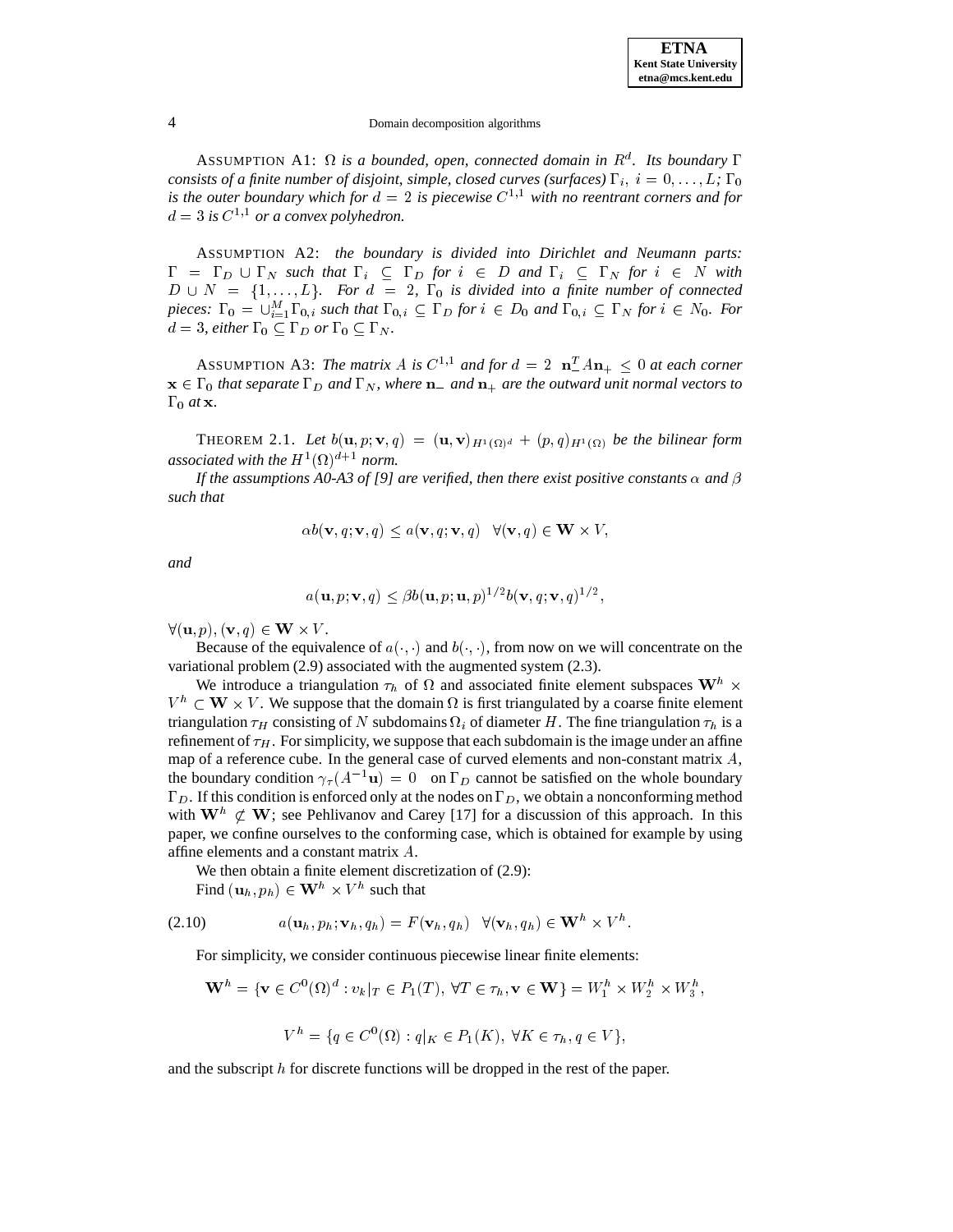**ETNA Kent State University etna@mcs.kent.edu**

### L. F. Pavarino 5

Error estimates and results on the conditioning of the resulting stiffness matrix can be found in [7] (in [18] for the case  $X = 0$ ).

By choosing a basis in  $W^h$  and  $V_h$ , the discrete problem (2.10) is turned into a linear system of equation  $Ax = b$ . We are going to solve such system iteratively by using domain decomposition techniques.

**3. Domain Decomposition Algorithms.** We will introduce and analyze our domain decomposition algorithms in the Schwarz framework, which has been very successful for standard Galerkin finite elements; see [13], [14], [15], [11], [19]. We illustrate the main ideas on algorithms which are representative of the main classes of domain decomposition (additive, multiplicative, overlapping, iterative substructuring). The same analysis can be applied to the many other algorithms which have been proposed and analyzed for the standard scalar case.

We recall that the domain  $\Omega$  is the union of N subdomains  $\Omega_i$ , affine images of a reference cube, which form a coarse finite element triangulation  $\tau_H$  of  $\Omega$ . A fine triangulation  $\tau_h$ is obtained as a refinement of  $\tau_H$ .

**3.1. Overlapping Additive Schwarz Methods.** Each subdomain  $\Omega_i$  is extended to a larger subdomain  $\Omega'_i$ , consisting of all elements of  $\tau_h$  within a distance  $\delta$  from  $\Omega_i$  ( $0 < \delta <$  $H$ ).

Each scalar component of our finite element space  $W^h \times V^h$  is decomposed as in the standard scalar case:

$$
W_1^h = \sum_{i=1}^N W_{1,i}^h \qquad W_2^h = \sum_{i=1}^N W_{2,i}^h \qquad W_3^h = \sum_{i=1}^N W_{3,i}^h \qquad V^h = \sum_{i=1}^N V_i^h,
$$

where

$$
W_{k,i}^h = \{ u \in W_k^h : \text{support}(u) \subset \Omega_i' \}, \quad k = 1, 2, 3,
$$

$$
V_i^h = \{ u \in V^h : \text{support}(u) \subset \Omega_i' \}.
$$

For each scalar component, a global coarse finite element space is associated with the coarse triangulation  $\tau_H$ :

$$
W_{k,0}^h = W_k^H = \{u \in W_k^h : u \text{ is trilinear on each subdomain } \Omega_i\}, k = 1, 2, 3,
$$

 $V_0^h = V^H = \{ p \in V^h : p \text{ is trilinear on each subdomain } \Omega_i \}.$ 

A first additive method is defined by the following decomposition of the discrete space, which maintains the local and coarse coupling between the different scalar components:

$$
\mathbf{W}^h \times V^h = \sum_{i=0}^N \mathbf{W}_i^h \times V_i^h.
$$

The local spaces are

$$
\mathbf{W}_i^h \times V_i^h = W_{1,i}^h \times W_{2,i}^h \times W_{3,i}^h \times V_i^h \quad i = 1, 2, \cdots, N,
$$

and the coarse space is

$$
\mathbf{W}_0^h \times V_0^h = \mathbf{W}^H \times V^H = W_1^H \times W_2^H \times W_3^H \times V^H.
$$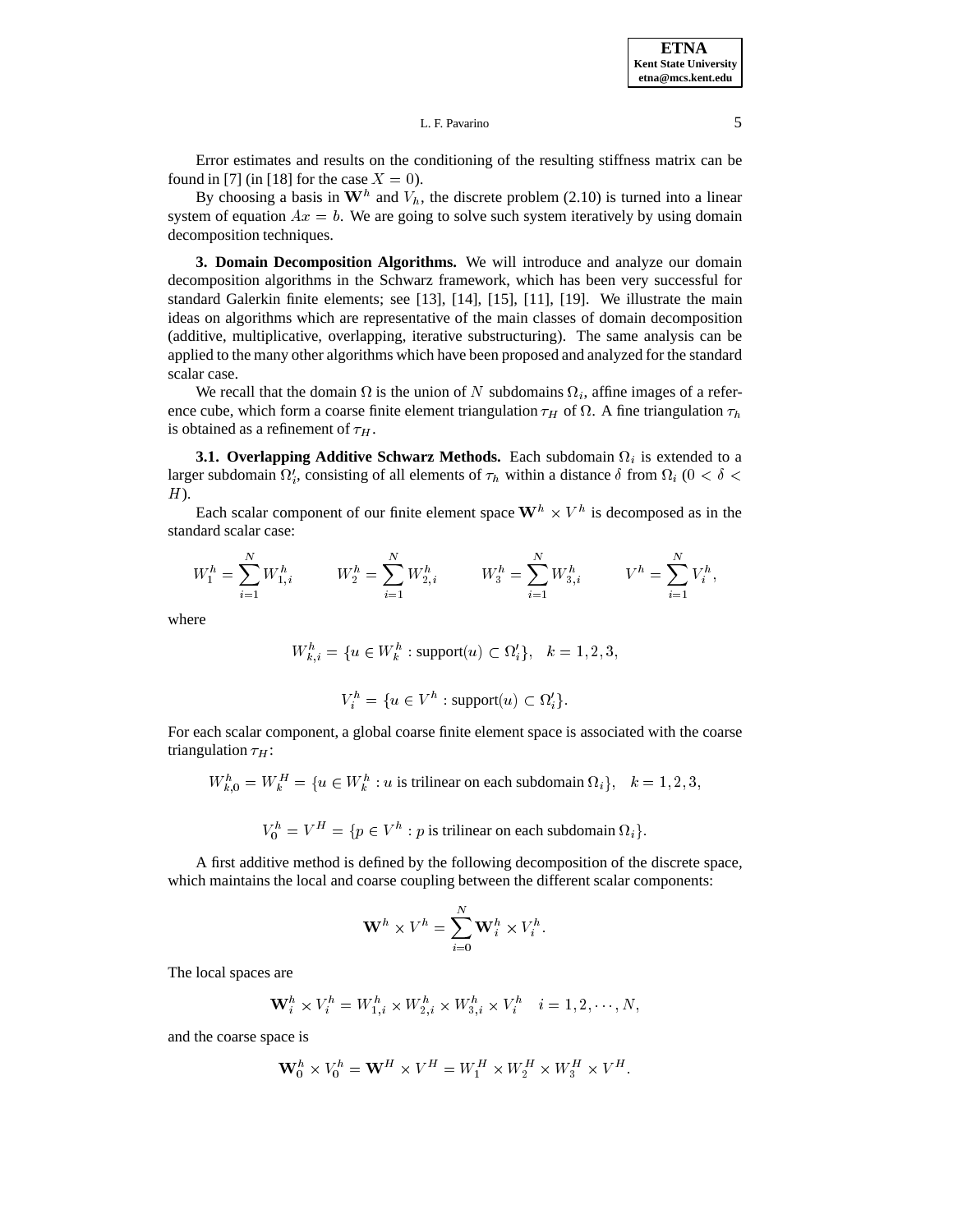the contract of the contract of the contract of the contract of the contract of

6 Domain decomposition algorithms

We define the local projection operators  $P_i : \mathbf{W}^h \times V^h \to \mathbf{W}_i^h \times V_i^h$  by

$$
a(P_i(\mathbf{u},p); \mathbf{v},q) = a(\mathbf{u},p; \mathbf{v},q) \quad \forall (\mathbf{v},q) \in \mathbf{W}_i^h \times V_i^h,
$$

and the coarse projection operator  $P_0 : \mathbf{W}^h \times V^h \to \mathbf{W}^h_0 \times V^h_0$  by

$$
a(P_0(\mathbf{u},p); \mathbf{v},q)=a(\mathbf{u},p; \mathbf{v},q)\quad \forall (\mathbf{v},q)\in \mathbf{W}_0^h\times V_0^h.
$$

It is easy to see that the matrix form of the local projections is  $P_i = R_i^T A_i^{-1} R_i A$ , where

$$
R_i(\mathbf{e}_k) = \left\{ \begin{array}{ll} 1 & \text{if } \mathbf{e}_k \in \Omega'_i \\ 0 & \text{otherwise} \end{array} \right.
$$

are the restriction matrices selecting only the unknowns in  $\Omega_i'$  for each component and  $A_i = R_i AR_i^T$  are the stiffness matrices of local Dirichlet problems. Analogously,  $P_0 =$  $R_H^T A_H^{-1} R_H A$ , where  $R_H^T$  is the standard piecewise linear interpolation matrix from the coarse grid  $\tau_H$  to the fine grid  $\tau_h$ , for each component, and  $A_H = R_H A R_H^T$  is the coarse grid discretization of our problem (2.9). Let

$$
P_{add1} = \sum_{i=0}^{N} P_i.
$$

The original discrete problem is then equivalent to the preconditioned problem

$$
P_{add1}(\mathbf{u},p)=\mathbf{g}_{add1},
$$

where  $g = \sum_{i=0}^{N} P_i(u, p)$ ; see Chan and Mathew [11] or Smith, Bjørstad and Gropp [19]. In matrix form, this problem can be written as  $M^{-1}Ax = M^{-1}b$ , where the preconditioner is  $M^{-1} = \sum_{i=1}^{N} R_i^T A_i^{-1} R_i + R_H^T A_H^{-1} R_H$ . An optimal convergence bound for this algorithm is given in Theorem 3.1.

A second additive method is obtained by dropping the coupling between the different scalar components of  $\bf{u}$  and  $\bf{p}$ . Uncoupled local spaces are now defined by

$$
\mathbf{W}_{1,i}^{h} = W_{1,i}^{h} \times \{0\} \times \{0\} \times \{0\},
$$
\n
$$
\mathbf{W}_{2,i}^{h} = \{0\} \times W_{2,i}^{h} \times \{0\} \times \{0\},
$$
\n
$$
\mathbf{W}_{3,i}^{h} = \{0\} \times \{0\} \times W_{3,i}^{h} \times \{0\},
$$
\n
$$
\mathbf{V}_{i}^{h} = \{0\} \times \{0\} \times \{0\} \times V_{i}^{h},
$$

and the coarse spaces by

$$
\mathbf{W}_{1}^{H} = \mathbf{W}_{1,0}^{h} = W_{1,0}^{h} \times \{0\} \times \{0\} \times \{0\},
$$
  

$$
\mathbf{W}_{2}^{H} = \mathbf{W}_{2,0}^{h} = \{0\} \times W_{2,0}^{h} \times \{0\} \times \{0\},
$$
  

$$
\mathbf{W}_{3}^{H} = \mathbf{W}_{3,0}^{h} = \{0\} \times \{0\} \times W_{3,0}^{h} \times \{0\},
$$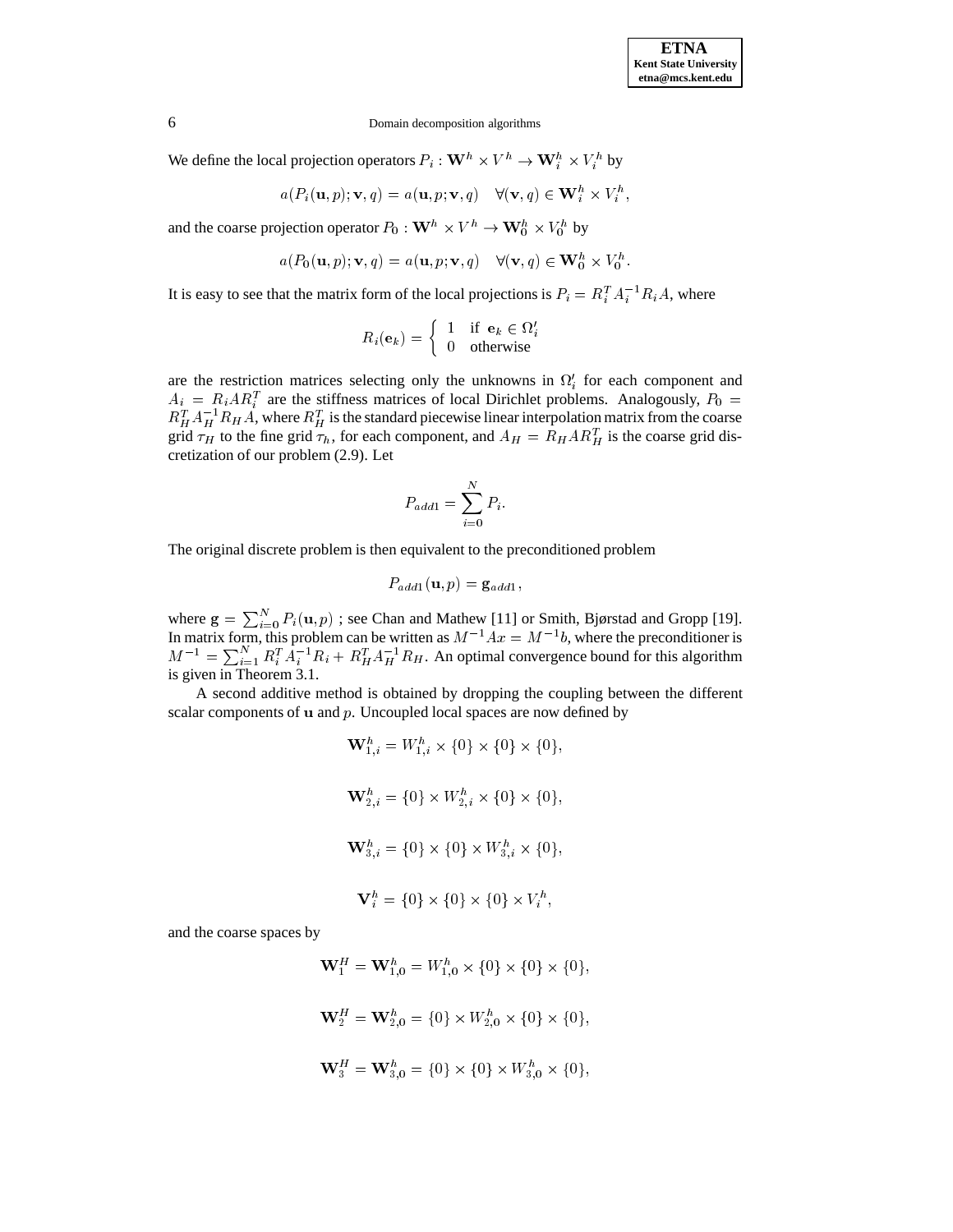$$
\mathbf{V}^{H} = \mathbf{V}_{0}^{h} = \{0\} \times \{0\} \times \{0\} \times V_{0}^{h}.
$$

We then have the following decomposition

$$
\mathbf{W}^{h} \times V^{h} = \sum_{i=1}^{N} \mathbf{W}_{1,i}^{h} + \sum_{i=1}^{N} \mathbf{W}_{2,i}^{h} + \sum_{i=1}^{N} \mathbf{W}_{3,i}^{h} + \sum_{i=1}^{N} \mathbf{V}_{i}^{h} + \mathbf{W}_{1}^{H} + \mathbf{W}_{2}^{H} + \mathbf{W}_{3}^{H} + \mathbf{V}^{H}
$$

$$
= \sum_{k=1}^{3} \sum_{i=0}^{N} \mathbf{W}_{k,i}^{h} + \sum_{i=0}^{N} \mathbf{V}_{i}^{h}.
$$

As before, we define projections  $P_{k,i}: \mathbf{W}^h \times V^h \to \mathbf{W}^h_{k,i}$ ,  $k = 1, 2, 3$ ,  $i = 0, 1, \dots, N$  and  $P_{4,i}: \mathbf{W}^{h} \times V^{h} \rightarrow \mathbf{V}_{i}^{h}, i = 0, 1, \cdots, N$ , and the additive operator

$$
P_{add2} = \sum_{k=1}^{3} \sum_{i=0}^{N} P_{k,i} + \sum_{i=0}^{N} P_{4,i}.
$$

We note that this algorithm can equivalently be defined by the same choice of subspaces as for  $P_{add1}$  but using the bilinear form  $b(\cdot, \cdot)$  (introduced in Theorem 2.1) instead of  $a(\cdot, \cdot)$  in the definition of the projections. In fact this uncoupled preconditioner corresponds to applying four identical copies of a scalar preconditioner to each scalar component. An optimal bound holds also for this algorithm.

**THEOREM 3.1.** There exists a positive constant C independent of h, H and  $\delta$  such that

$$
cond(P) \le C(1 + \frac{H}{\delta}),
$$

*where*  $P = P_{add1}$  *or*  $P = P_{add2}$ .

*Proof.* An upper bound on the spectrum of P is standard, since each point of  $\Omega$  belongs to a fixed number of extended subdomains independent of N (for example, for  $\delta < H/2$  each point belongs to at most four (in 2D) or eight (in 3D) extended subdomains). A lower bound is obtained by classical Schwarz analysis.

For  $P = P_{add1}$ , since we use exact projections, the lower bound is equivalent to the following partition property (see Dryja and Widlund [15] or Chan and Mathew [11]):

There exists a constant  $C_0$  such that  $\forall (\mathbf{u}, p) \in \mathbf{W}^h \times V^h$ , there exists a decomposition  $(\mathbf{u}, p) = \sum_{i=0}^{N} (\mathbf{u}_i, p_i)$ , with  $(\mathbf{u}_i, p_i) \in \mathbf{W}_i^h \times V_i^h$  such that

$$
\sum_{i=0}^N a(\mathbf{u}_i, p_i; \mathbf{u}_i, p_i) \leq C_0^2 a(\mathbf{u}, p; \mathbf{u}, p).
$$

By the equivalence of Theorem 2.1, this inequality is equivalent to

$$
\sum_{i=0}^N|(\mathbf{u}_i,p_i)|^2_{(H^1)^{d+1}}\leq C_0^2|(\mathbf{u},p)|^2_{(H^1)^{d+1}},
$$

which is a direct consequence of the scalar result proven by Dryja and Widlund [15]:

$$
\sum_{i=0}^N |u_i^k|_{H^1}^2 \leq C_0^2 |u^k|_{H^1}^2, \quad \sum_{i=0}^N |p_i|_{H^1}^2 \leq C_0^2 |p|_{H^1}^2,
$$

with  $C_0^2 = C(1 + \frac{H}{\delta}).$ 

For  $P = P_{add2}$ , since the subspaces are the same but we use inexact projections defined by  $b(\cdot, \cdot)$  instead of  $a(\cdot, \cdot)$ , we need only to show that there exists a constant  $\omega$  such that  $a(\mathbf{u}, p; \mathbf{u}, p) \leq \omega b(\mathbf{u}, p; \mathbf{u}, p) \quad \forall (\mathbf{u}, p) \in \mathbf{W}_i^h \times V_i^h, \quad i = 0, 1, \cdots, N$  (see Dryja and Widlund [14]). This follows immediately from the equivalence of a and b.  $\square$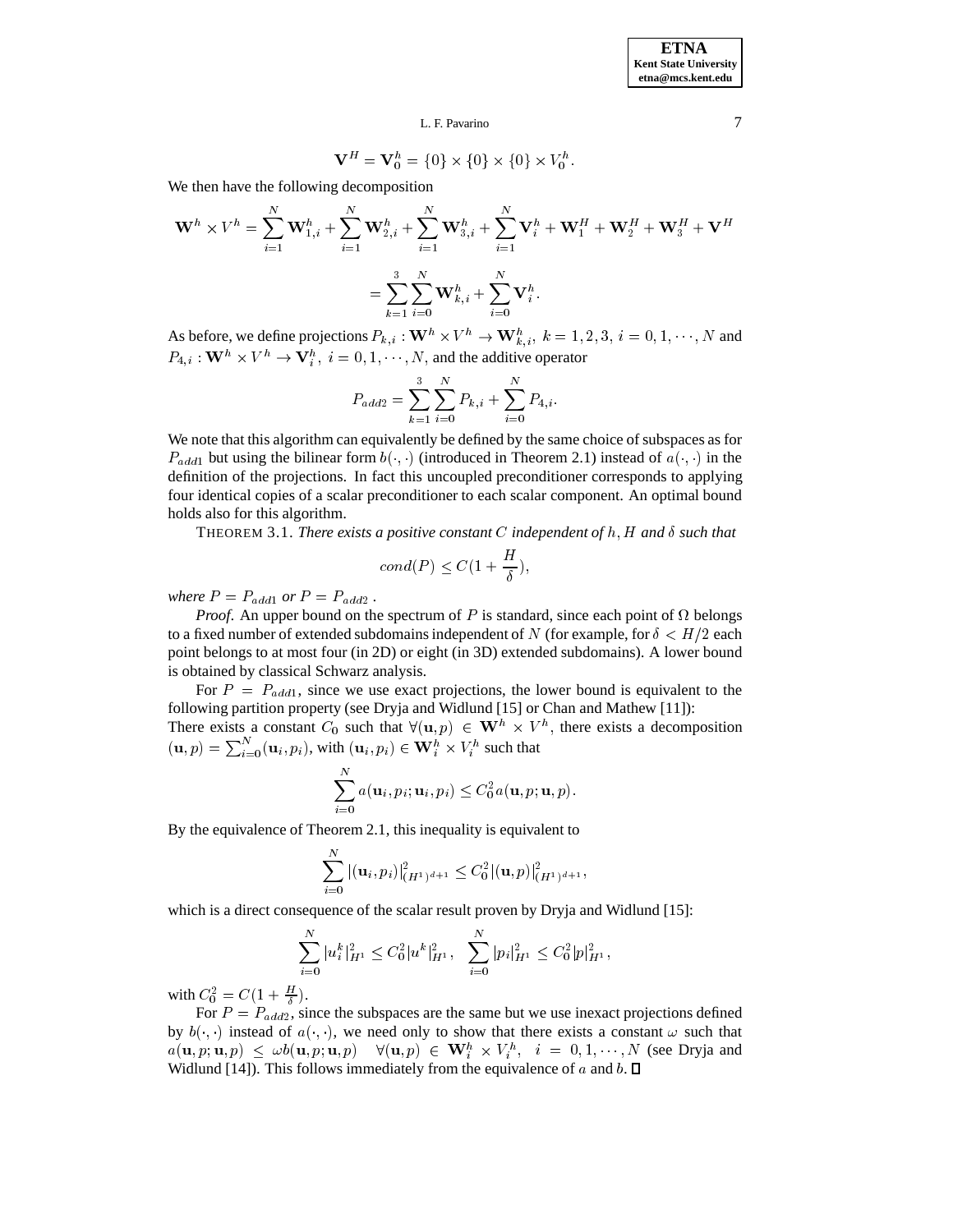**ETNA Kent State University etna@mcs.kent.edu**

**3.2. Overlapping Multiplicative Schwarz Methods.** By using the same coupled local and coarse spaces as in the additive algorithm  $P_{add1}$ , we can define a multiplicative operator:

$$
P_{mult} = I - (I - P_N) \cdots (I - P_1)(I - P_0).
$$

The multiplicative algorithm consists in solving the nonsymmetric system

$$
P_{mult}(\mathbf{u},p)=\mathbf{g}_{mult}
$$

by an iterative method such as GMRES.

We can also define a symmetrized multiplicative operator

$$
P_{mults} = I - (I - P_0) \cdots (I - P_{N-1})(I - P_N)(I - P_{N-1}) \cdots (I - P_0)
$$

and a symmetrized algorithm, consisting in solving the symmetric system

$$
P_{mults}\mathbf{(u,}p\mathbf{)}= \mathbf{g}_{mults}
$$

by an iterative method like CG. We have chosen to accelerate this multiplicative version by GMRES or CG because this approach has been proven more efficient and robust than the classical multiplicative Schwarz algorithm; see Cai, Gropp and Keyes [6]. For the symmetrized operator, we have the following optimal bound.

**THEOREM 3.2.** *There exists a positive constant* C *independent* of h, H and  $\delta$  such that

$$
cond(P_{mults}) \leq C(1 + \frac{H}{\delta}).
$$

The proof is again based on the extension of the scalar result (see Chan and Mathew [11], Smith, Bjørstad and Gropp [19] or the more specific reference Bramble, Pasciak, Wang and Xu [5]) by using the equivalence of Theorem 2.1. Analogously, multiplicative versions of  $P_{add2}$  could be built using uncoupled local and coarse spaces.

**3.3. An Iterative Substructuring Method.** For a complete and detailed analysis of this class of methods, we refer to Dryja, Smith and Widlund [13]. Here we only consider a simple representative of this class, namely the analog of Algorithm 6.2 in [13], which is vertex-based and has a standard coarse space. For simplicity, we only consider the uncoupled additive version.

The standard first step of nonoverlapping methods is the elimination of the variables interior to each subdomain (at least implicitly). We then work with the Schur complement  $S = K_{BB} - K_{IB}^T K_{II}^{-1} K_{IB}$  of the stiffness matrix

$$
K = \left( \begin{array}{cc} K_{II} & K_{IB} \\ K_{IB}^T & K_{BB} \end{array} \right).
$$

The reduced linear system with S involves only variables on the interface  $\Gamma = \cup \partial \Omega_i \setminus \Gamma_D$ . When solving with a preconditioned iterative method, we only need the action of  $S$  on a given vector and there is no need to explicitly assemble <sup>S</sup>.

In the Schwarz framework, working with  $S$  corresponds to working with the discrete harmonic subspace  $\mathbf{W}^h \times V^h$  of the original space  $\mathbf{W}^h \times V^h$ . Local spaces are associated with the geometric objects (faces  $F_i$ , edges  $E_i$  and vertices  $v_i$ ) forming the interface  $\Gamma$ . Each scalar space is decomposed as

$$
\tilde{W}_k^h = \sum_{F_i} \tilde{W}_{k,F_i}^h + \sum_{E_i} \tilde{W}_{k,E_i}^h + \sum_{v_i} \tilde{W}_{k,v_i}^h, \quad k = 1,2,3,
$$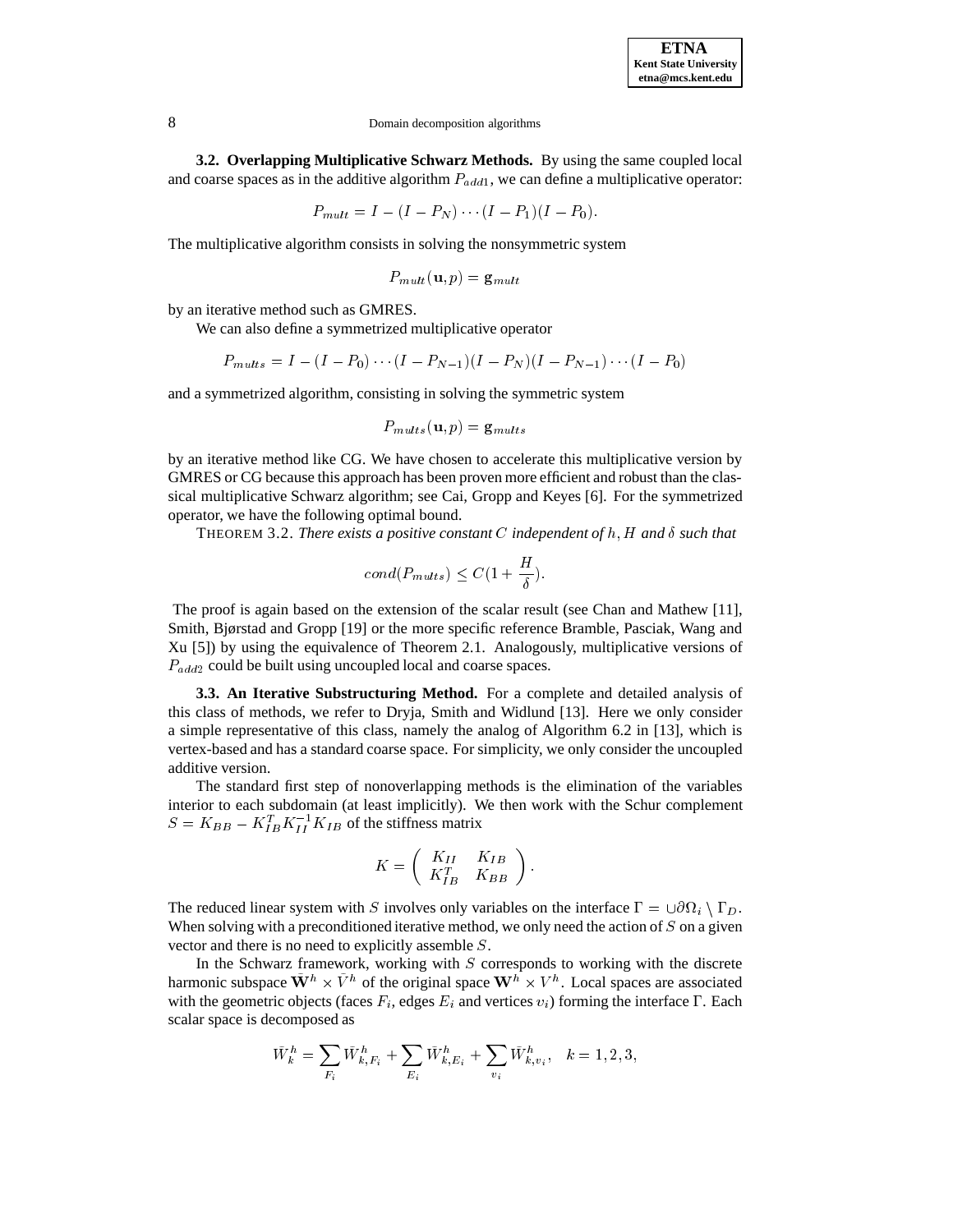and

$$
\tilde{V}^h = \sum_{F_i} \tilde{V}^h_{F_i} + \sum_{E_i} \tilde{V}^h_{E_i} + \sum_{v_i} \tilde{V}^h_{v_i}.
$$

Here, for example,  $W_{k,F_i}^h = \{u \in W^h : u = 0 \text{ on } \Gamma_h - F_{i,h}\}$ , where  $\Gamma_h$  and  $F_{i,h}$  are the set of nodes on  $\Gamma$  and  $F_i$  respectively. The other spaces are defined analogously. As for the overlapping case, we then embed these scalar spaces in our product space  $W^h \times V^h$ : for example,  $\mathbf{W}_{1,F_i}^h = W_{1,F_i}^h \times \{0\} \times \{0\} \times \{0\}$ . As a coarse space, we consider the discrete harmonic subspace of the same coarse space used for  $P_{add2}$ , i.e.  $W_1^H + W_2^H + W_3^H + V^H$ . We obtain the following decomposition

$$
\begin{aligned} \tilde{\mathbf{W}}^h \times \tilde{V}^h &= \sum_{k=1}^3 (\sum_{F_i} \tilde{\mathbf{W}}^h_{k,F_i} + \sum_{E_i} \tilde{\mathbf{W}}^h_{k,E_i} + \sum_{v_i} \tilde{\mathbf{W}}^h_{k,v_i} + \tilde{\mathbf{W}}^H_k) \\ &+ \sum_{F_i} \tilde{\mathbf{V}}^h_{F_i} + \sum_{E_i} \tilde{\mathbf{V}}^h_{E_i} + \sum_{v_i} \tilde{\mathbf{V}}^h_{v_i} + \tilde{\mathbf{V}}^H. \end{aligned}
$$

By defining as before projection operators into the subspaces, we form the additive operator

$$
P_{is} = \sum_{k=1}^{4} \left( \sum_{F_i} P_{k,F_i} + \sum_{E_i} P_{k,E_i} + \sum_{v_i} P_{k,v_i} + P_{k,0} \right),
$$

where again for  $k = 4$  the projections are into the  $V_i^h$  spaces.

THEOREM 3.3. *There exists a positive constant* C *independent of* h *and* H *such that*

$$
cond(P_{is}) \le C(1 + \log(H/h))^{2}.
$$

As before, the proof is based on the extension of the scalar result (see Dryja, Smith and Widlund [13], Theorem 6.2) by using the equivalence of Theorem 2.1.

**4. Numerical Results.** In this section, we report the results of numerical experiments which confirm the optimal convergence bounds obtained in the previous sections. We also compare the same domain decomposition methods applied to least squares discretizations and to standard Galerkin discretization of (2.1) with piecewise linear finite elements. We have run numerical experiments for symmetric positive definite problems, for which the domain decomposition theory is completely understood. More general nonsymmetric or indefinite problems, for which the domain decomposition theory is still undergoing important developments, will be the subject of future studies.

All the results have been obtained with Matlab 4.2 running on Sun Sparcstations. The model problem considered is the standard Poisson equation  $(A=I, X=0)$  on the unit square, with  $p = 0$  on  $\Gamma_D = \partial \Omega$  and  $\gamma_{\tau} \mathbf{u} = 0$  on  $\partial \Omega$  (i.e.  $u_1 = 0$  on  $\{y = 0\}$  and  $\{y = 1\};$  $u_2 = 0$  on  $\{x = 0\}$  and  $\{x = 1\}$ . The right-hand side f is chosen such that we have  $p(x, y) = \sin(\pi x) \sin(\pi y)$  as exact solution. The region  $\Omega$  is decomposed into a regular grid of N square subdomains, with N varying from  $2 \times 2$  to  $8 \times 8$ . The fine grid mesh size h varies from  $1/32$  to  $1/128$ .

The Krylov method used for all the symmetric problems is PCG, while we use GMRES for the nonsymmetric problem with  $P_{mult}$ . The initial guess is always zero and the stopping criterion is  $||r_k||_2/||r_0||_2 < 10^{-6}$ , where  $r_k$  is the residual at step k.

The local and coarse problems involved in the application of the preconditioners are always solved directly. For each method, we report the number of iterations and the Lanczosbased estimates of the condition number and the extreme eigenvalues (except for the multiplicative algorithm, where we report the average convergence factor instead).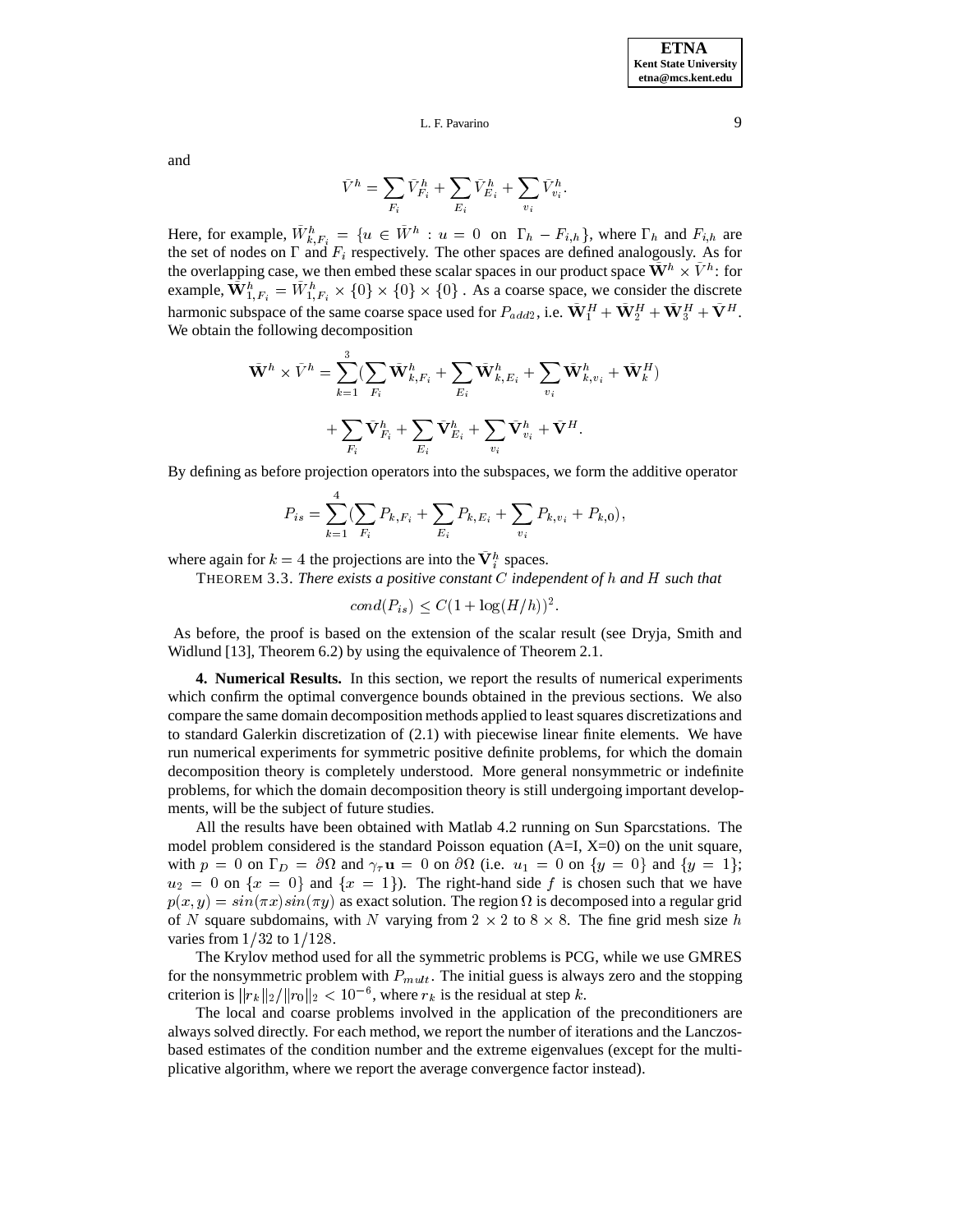TABLE 4.1  $P_{add1}$ : Overlapping Additive Schwarz with fixed overlap size  $\delta = h$ .

|    | $h^{-1}$ | <i>iter</i> | $cond(P_{add1})$ | $\Delta_{max}$ | $\Lambda_{min}$ |
|----|----------|-------------|------------------|----------------|-----------------|
| 4  | 32       | 16          | 11.2172          | 4.0048         | 0.3570          |
| 9  | 48       | 19          | 12.1787          | 4.0068         | 0.3290          |
| 16 | 64       | 20          | 11.9775          | 4.0050         | 0.3343          |
| 25 | 80       | 20          | 11.1689          | 4.0052         | 0.3586          |
| 36 | 96       | 21          | 12.5450          | 4.0044         | 0.3192          |
| 49 | 112      | 20          | 11.9944          | 4.0050         | 0.3339          |
| 64 | 128      | 21          | 12.5500          | 4.0047         | 0.3191          |

TABLE 4.2  $P_{add1}$ : Overlapping Additive Schwarz with fixed number of subdomains  $N = 64$ .

|    | $h^{-1}$ | <i>iter</i> | $\overline{cond(P_{add1})}$ | $\Lambda_{max}$ | $\Lambda_{min}$ |
|----|----------|-------------|-----------------------------|-----------------|-----------------|
| h. | 128      | 21          | 12.5500                     | 4.0047          | 0.3191          |
| 2h | 128      | 17          | 7.1316                      | 4.0307          | 0.5651          |
| 3h | 128      | 16          | 5.5769                      | 4.0765          | 0.7309          |
| 4h | 128      | 15          | 4.9540                      | 4.1396          | 0.8356          |
| 5h | 128      | 15          | 4.6460                      | 4.2170          | 0.9076          |
| 6h | 128      | 15          | 4.5125                      | 4.3054          | 0.9541          |
| 7h | 128      | 16          | 4.5859                      | 4.4018          | 0.9598          |

**4.1. Overlapping additive methods.** We have first studied the coupled method  $P_{add1}$ with fixed minimal overlap size  $\delta = h$ . The mesh size h is decreased while the number of subdomains N is increased proportionally, so that the subdomain size  $H/h = 16$  is kept constant ( $H = 1/\sqrt{N}$ ). The results are reported in Table 4.1 and clearly show a constant bound for the condition number  $cond(P_{add1}) = \lambda_{max}/\lambda_{min}$ , for problem sizes from 3007(N = 4) to  $48895(N = 64)$ .

In Table 4.2, we fix the mesh size  $(h = 1/128)$  and the decomposition  $(N = 64)$ , and we vary the overlap size  $\delta$  from h to 7h. As in the scalar case, the condition number  $cond(P_{add1})$  improves as  $\delta$  increases, because of  $\lambda_{min}$  being closer to unity. For large overlap, the improvement becomes negligible or negative, because of to the growth of  $\lambda_{max}$ .

The same sets of results for the uncoupled method  $P_{add2}$  are reported in Table 4.3 and Table 4.4, respectively. Again, the tables clearly show a constant bound on the condition number  $cond(P_{add2})$ , which improves as the overlap increases. For this simple model problem, the uncoupled method is only slightly worse than the coupled one, in terms of iteration count (some condition number are almost the same or even better for  $P_{add2}$ ). We point out that although  $A = I$ , eliminating diffusive coupling between the flux components, there is still coupling between the flux variables and  $p$ , so the strong performance of  $P_{add2}$  is encouraging.

**4.2. Overlapping multiplicative methods.** In Table 4.5, we compare the multiplicative method  $P_{mult}$  accelerated with GMRES and the symmetrized multiplicative method  $P_{mults}$  accelerated with CG. We consider the two methods with minimal overlap and constant subdomain size. Since  $P_{mult}$  is nonsymmetric, we report the average convergence factor  $\rho = (r_i/r_0)^{1/i}$  instead of the condition number. For both methods, the number of iterations is clearly bounded by a constant. Even if the symmetrized version is approximately twice as expensive as the standard one, the number of iterations is almost the same for the two methods. Therefore, the symmetrized version is less efficient on this simple problem.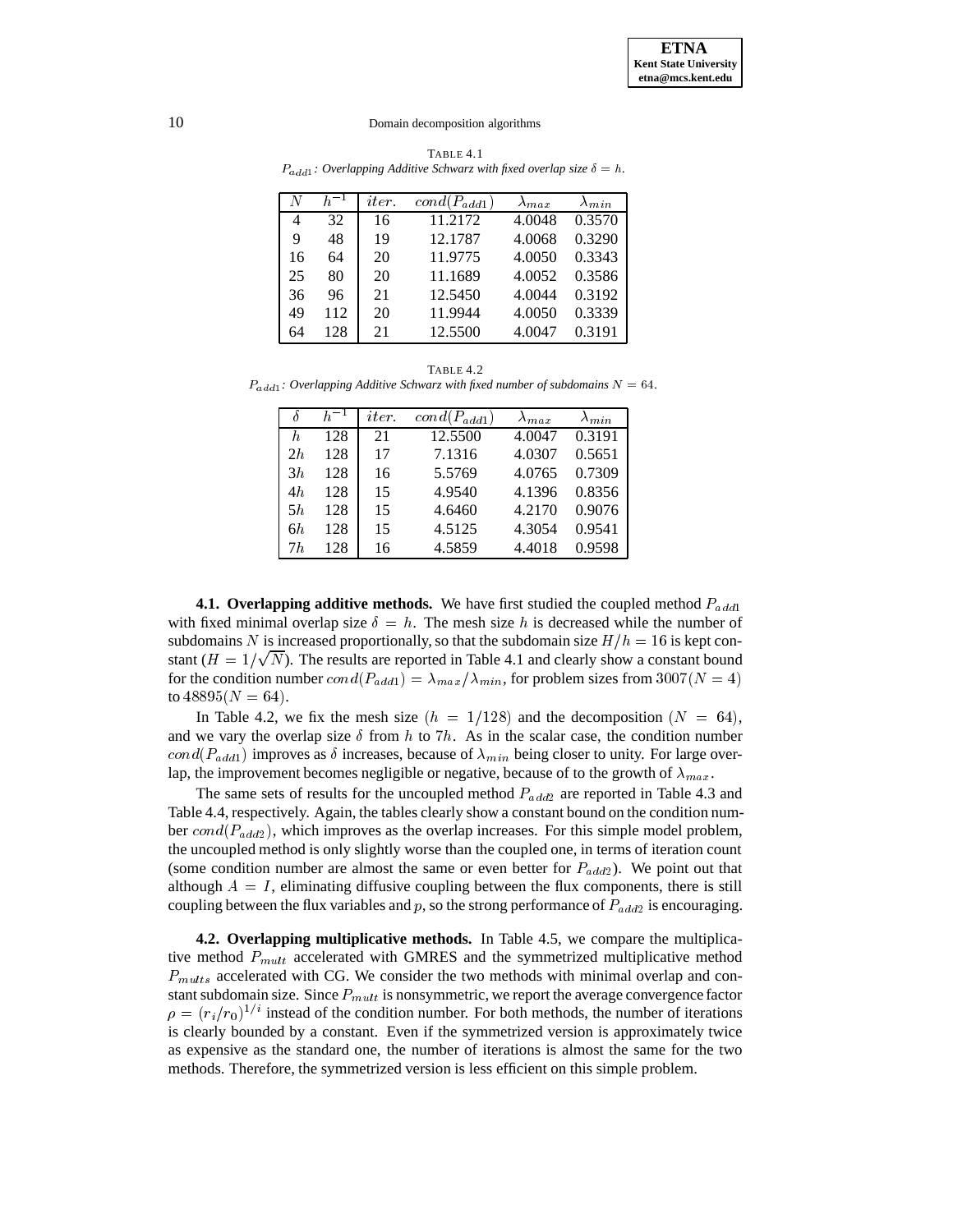| N  |     | <i>iter.</i> | $cond(P_{add2})$ | $\Lambda_{max}$ | $\Lambda_{min}$ |
|----|-----|--------------|------------------|-----------------|-----------------|
| 4  | 32  | 17           | 10.3521          | 4.0050          | 0.3868          |
| 9  | 48  | 20           | 12.6290          | 4.0051          | 0.3171          |
| 16 | 64  | 20           | 11.9811          | 4.0051          | 0.3342          |
| 25 | 80  | 21           | 11.3821          | 4.0052          | 0.3518          |
| 36 | 96  | 21           | 12.5458          | 4.0043          | 0.3191          |
| 49 | 112 | 20           | 11.9997          | 4.0052          | 0.3337          |
| 64 | 128 |              | 12.5261          | 4.0047          | 0.3197          |

TABLE 4.3  $P_{add2}$  *: Overlapping Additive Schwarz with fixed overlap size*  $\delta = h$ *.* 

TABLE 4.4  $P_{add2}$  *: Overlapping Additive Schwarz with fixed number of subdomains*  $N = 64$ *.* 

|    | $h^{-1}$ | iter | $cond(P_{add2})$ | $\lambda_{max}$ | $A_{min}$ |
|----|----------|------|------------------|-----------------|-----------|
| h  | 128      | 21   | 12.5261          | 4.0047          | 0.3197    |
| 2h | 128      | 17   | 7.1206           | 4.0315          | 0.5661    |
| 3h | 128      | 16   | 5.5513           | 4.0777          | 0.7345    |
| 4h | 128      | 16   | 5.3850           | 4.1442          | 0.7695    |
| 5h | 128      | 16   | 5.4545           | 4.2233          | 0.7742    |
| 6h | 128      | 16   | 5.5306           | 4.3158          | 0.7803    |
| 7h | 128      | 16   | 5.6176           | 4.4297          | 0.7885    |

**4.3. Iterative substructuring.** Table 4.6 shows the results for the iterative substructuring methods  $P_{is}$  with fixed subdomain size  $H/h = 16$ . The condition numbers and iteration counts have a less smooth behavior compared to overlapping methods, but they still show a constant bound. The smaller dimension of the reduced Schur complement being solved here accounts for the smaller condition numbers and iteration counts.

**4.4. Comparison with the standard Galerkin formulation.** In this subsection, we provide a comparison of the least squares results with the standard Galerkin formulation of the same model problem, using piecewise linear finite elements for the original variable  $p$ . More complete results for domain decomposition methods for standard Galerkin formulations of elliptic problems in the plane can be found in Cai, Gropp and Keyes [6]. We start with the overlapping additive Schwarz method  $P_{add}$ , which corresponds to  $P_{add1}$  or  $P_{add2}$  (there is only one version in the scalar case). Tables 4.7 and 4.8 report the results which should be compared with the least squares results of Tables 4.1 and 4.2. Besides the well-known optimality of the method, we remark that for this simple model problem, the least squares condition numbers are almost the same as (and the iterations count only slightly worse than) the corresponding results for standard Galerkin, in spite of the much larger size of the least squares system (roughly three times larger in the plane). This fact is very encouraging for the least squares approach with these domain decomposition preconditioners, since a much larger system with both the original and the flux variables can be solved in almost the same number of iterations.

The situation is analogous for multiplicative methods. The results for both the nonsymmetric and symmetrized multiplicative version reported in Table 4.9 are almost the same as the results in Table 4.5. Again, the much larger least squares system requires the same number of iterations as (or just one more than) the standard Galerkin system.

On the other hand, for the substructuring method  $P_{is}$ , the results reported in Table 4.10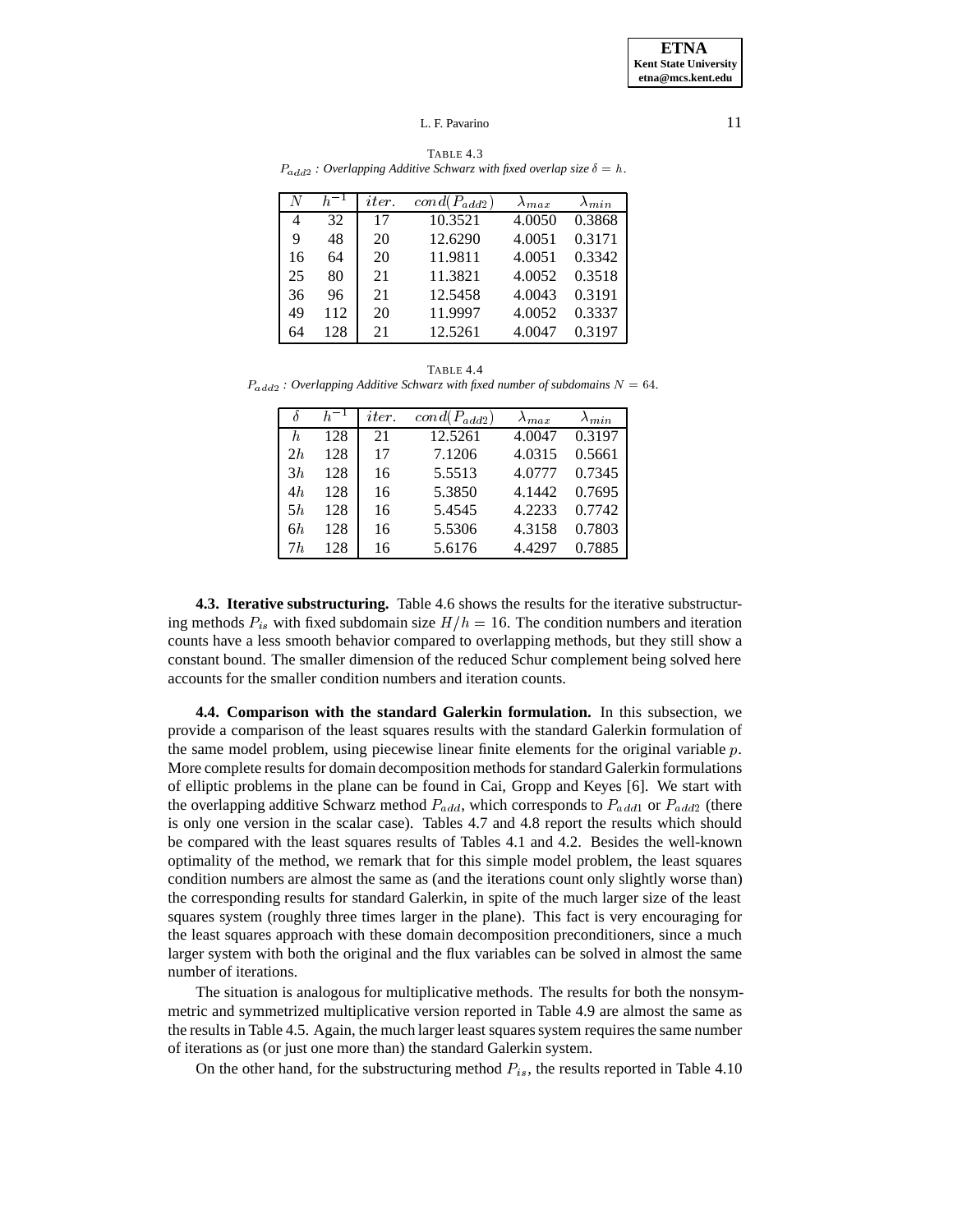|    |          | multiplicative (GMRES) |                          | symmetrized multiplicative (CG) |                   |                 |                 |  |
|----|----------|------------------------|--------------------------|---------------------------------|-------------------|-----------------|-----------------|--|
| N  | $h^{-1}$ | <i>iter</i>            | $\rho = (r_i/r_0)^{1/i}$ | <i>iter</i>                     | $cond(P_{mults})$ | $\lambda_{max}$ | $\lambda_{min}$ |  |
| 4  | 32       | 8                      | 0.1847                   |                                 | 1.8576            | 0.9994          | 0.5379          |  |
| 9  | 48       |                        | 0.1433                   | 6                               | 1.7398            | 0.9999          | 0.5749          |  |
| 16 | 64       | 6                      | 0.1233                   | 6                               | 1.7600            | 0.9999          | 0.5681          |  |
| 25 | 80       | 6                      | 0.1102                   | 6                               | 1.6810            | 0.9999          | 0.5948          |  |
| 36 | 96       | 6                      | 0.1021                   | 6                               | 1.6940            | 0.9999          | 0.5902          |  |
| 49 | 112      | 6                      | 0.0952                   | 6                               | 1.6661            | 0.9999          | 0.6001          |  |
| 64 | 128      |                        | 0.0849                   | 6                               | 1.7308            | 0.9999          | 0.6079          |  |

TABLE 4.5  $P_{mult}$  and  $P_{mults}$ *: Overlapping Multiplicative Schwarz with fixed overlap size*  $\delta = h$ *.* 

TABLE 4.6 Pis *: Iterative Substructuring .*

| N  | $h^{-1}$ | <i>iter</i> | $cond(P_{is})$ | $\lambda_{max}$ | $\lambda_{min}$ |
|----|----------|-------------|----------------|-----------------|-----------------|
| 4  | 32       | 9           | 3.4035         | 1.5691          | 0.4610          |
| 9  | 48       | 17          | 7.8812         | 1.8497          | 0.2347          |
| 16 | 64       | 18          | 7.8543         | 1.7962          | 0.2287          |
| 25 | 80       | 18          | 8.5822         | 1.8864          | 0.2198          |
| 36 | 96       | 19          | 9.4115         | 1.8511          | 0.1966          |
| 49 | 112      | 18          | 8.6646         | 1.8939          | 0.2185          |
| 64 | 128      | 19          | 9.6532         | 1.8617          | 0.1928          |

show a considerable difference between the two discretizations. The condition numbers and iteration counts of the standard Galerkin system are about one half the corresponding ones for the least squares system.

Even if more results for more realistic problems are needed in order to better compare domain decomposition methods for the two discretizations, this initial comparison seems to indicate that overlapping methods are very efficient for least squares discretizations, particularly in their multiplicative form.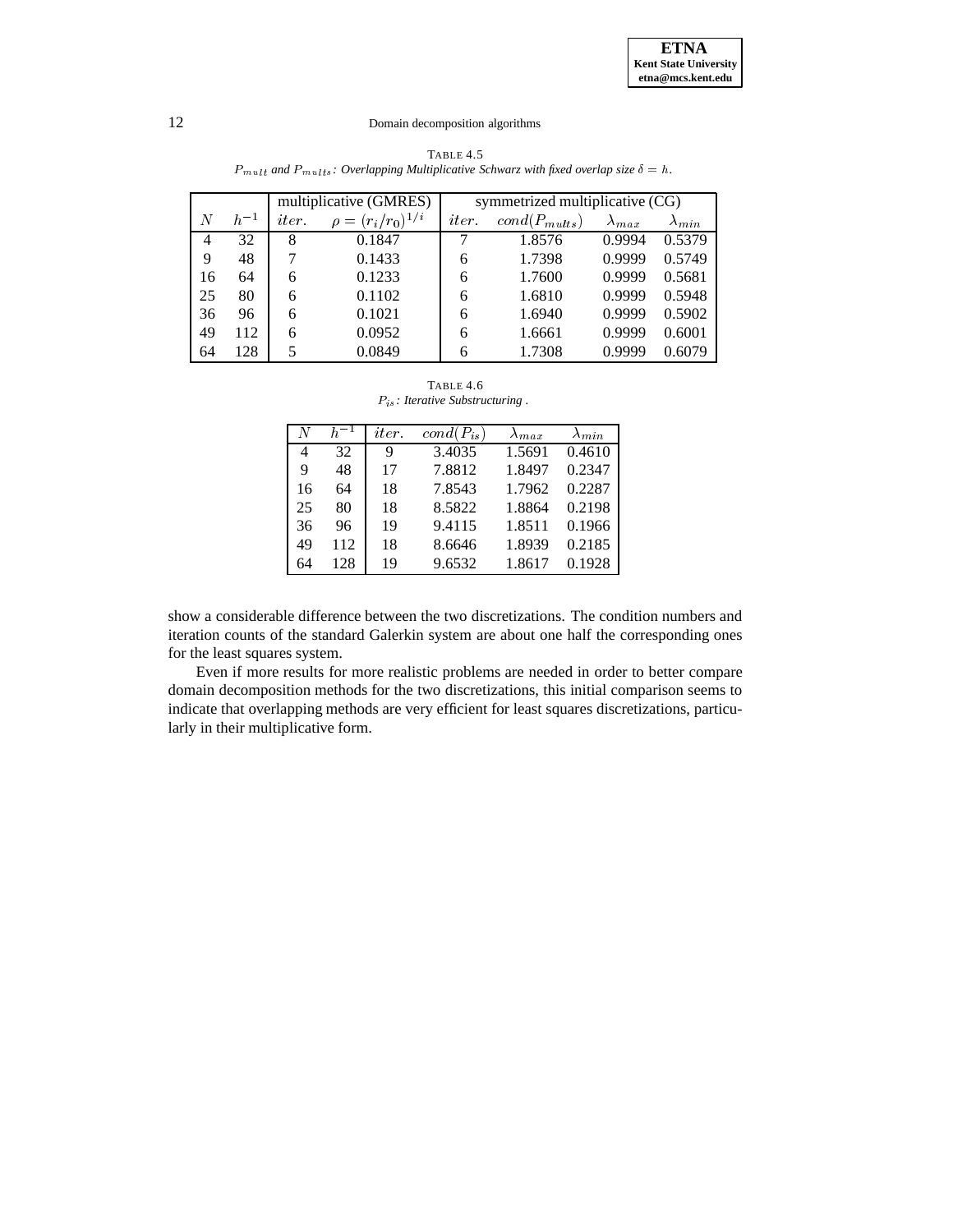TABLE 4.7 *Standard Galerkin: Overlapping Additive Schwarz with fixed overlap size*  $\delta = h$ .

|    | $h^{-1}$ | <i>iter</i> | $cond(P_{add})$ | $\Lambda_{max}$ | $\Lambda_{min}$ |
|----|----------|-------------|-----------------|-----------------|-----------------|
| 4  | 32       | 11          | 9.9403          | 4.0048          | 0.4029          |
| 9  | 48       | 15          | 12.6274         | 4.0025          | 0.3170          |
| 16 | 64       | 16          | 12.1403         | 4.0051          | 0.3299          |
| 25 | 80       | 18          | 12.8580         | 4.0038          | 0.3114          |
| 36 | 96       | 18          | 12.6448         | 4.0051          | 0.3167          |
| 49 | 112      | 18          | 12.7554         | 4.0044          | 0.3139          |
| 64 | 128      | 17          | 12.6752         | 4.0044          | 0.3159          |

TABLE 4.8 *Standard Galerkin: Overlapping Additive Schwarz with fixed number of subdomains*  $N = 64$ *.* 

|    | $-1$ | <i>iter</i> | $cond(P_{add})$ | $\lambda_{max}$ | $\lambda_{min}$ |
|----|------|-------------|-----------------|-----------------|-----------------|
| h  | 128  | 17          | 12.6752         | 4.0044          | 0.3159          |
| 2h | 128  | 15          | 7.4472          | 4.0301          | 0.5412          |
| 3h | 128  | 13          | 5.8085          | 4.0757          | 0.7017          |
| 4h | 128  | 13          | 5.1185          | 4.1408          | 0.8090          |
| 5h | 128  | 13          | 4.8248          | 4.2320          | 0.8771          |
| 6h | 128  | 13          | 4.7267          | 4.3393          | 0.9180          |
| 7h | 128  | 13          | 4.7085          | 4.4452          | 0.9441          |

#### REFERENCES

- [1] P. BOCHEV, Z. CAI, T. A. MANTEUFFEL, AND S. F. MCCORMICK, *First-order system least-squares for the Navier-Stokes equations*, tech. rep., University of Colorado at Boulder, Department of Mathematics, 1995.
- [2] P. B. BOCHEV AND M. D. GUNZBURGER, *Analysis of least squares finite element methods for the Stokes equations*, Math. Comp., 63 (1994), pp. 479–506.
- [3] J. H. BRAMBLE, R. T. LAZAROV, AND J. E. PASCIAK, *A least-squares approach based on a discrete minus one inner product for first order systems*, tech. rep., Brookhaven National Laboratory, 1994.
- [4] J. H. BRAMBLE AND J. E. PASCIAK, *Least-squares methods for Stokes equations based on a discrete minus one inner product*, J. of Comp. Appl. Math., (1995). To appear.
- [5] J. H. BRAMBLE, J. E. PASCIAK, J. WANG, AND J. XU, *Convergence estimates for product iterative methods with applications to domain decomposition*, Math. Comp., (1991), pp. 1–21.
- [6] X. CAI, W. D. GROPP, AND D. E. KEYES, *A comparison of some domain decomposition and ILU preconditioned iterative methods for nonsymmetric elliptic problems*, Numer. Linear Algebra Appl., (1994), pp. 477–504.
- [7] Z. CAI, R. D. LAZAROV, T. A. MANTEUFFEL, AND S. F. MCCORMICK, *First-order system least-squares for second-order partial differential equations: Part I*, SIAM J. Numer. Anal., 31 (1994), pp. 1785–1799.
- [8] Z. CAI, T. A. MANTEUFFEL, AND S. F. MCCORMICK, *First-order system least-squares for the Stokes equations, with application to linear elasticity*, tech. rep., University of Colorado at Boulder, Department of Mathematics, 1995.
- [9]  $\longrightarrow$ , *First-order system least-squares for second-order partial differential equations: Part II*, SIAM J. Numer. Anal., 33 (1996), to appear.
- [10] G. F. CAREY, A. I. PEHLIVANOV, AND P. S. VASSILEVSKI, *Least-squares mixed finite elements for nonselfadjoint elliptic problems: II. performance of block-ILU factorization methods*, SIAM J. Sci. Comput., 16 (1995), pp. 1126–1136.
- [11] T. F. CHAN AND T. P. MATHEW, *Domain decomposition algorithms*, Acta Numerica, (1994), pp. 61–143.
- [12] C. L. CHANG, *Finite element approximation for grad-div type systems in the plane*, SIAM J. Numer. Anal., 29 (1992), pp. 452–461.
- [13] M. DRYJA, B. F. SMITH, AND O. B. WIDLUND, *Schwarz analysis of iterative substructuring algorithms for elliptic problems in three dimensions*, SIAM J. Numer. Anal., 31 (1994), pp. 1662–1694.
- [14] M. DRYJA AND O. B. WIDLUND, *Additive Schwarz methods for elliptic finite element problems in three di-*